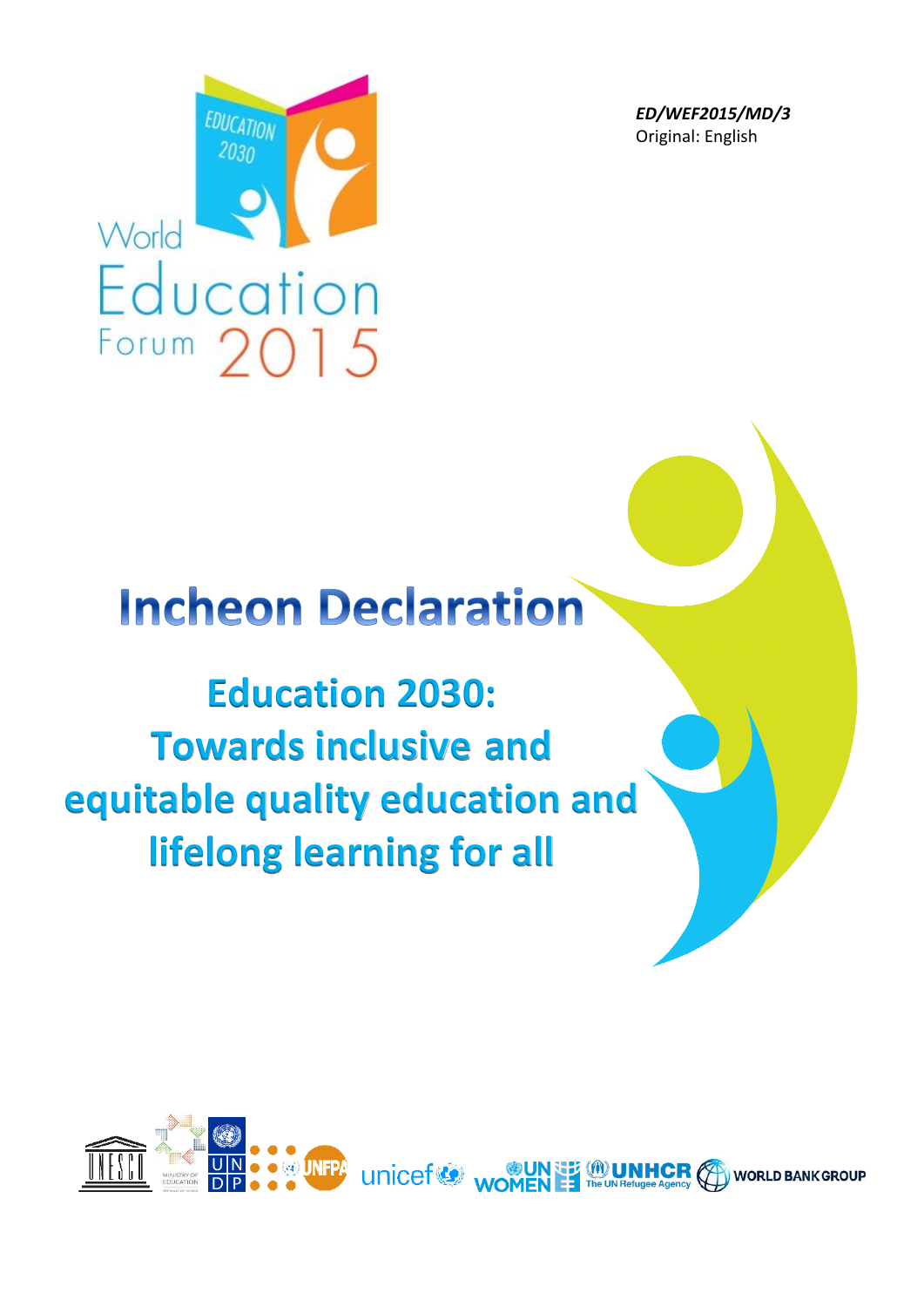## **Preamble**

- 1. We, Ministers, heads and members of delegations, heads of agencies and officials of multilateral and bilateral organizations, and representatives of civil society, the teaching profession, youth and the private sector, have gathered in May 2015 at the invitation of the Director-General of UNESCO in Incheon, Republic of Korea, for the World Education Forum 2015 (WEF 2015). We thank the Government and the people of the Republic of Korea for having hosted this important event as well as UNICEF, the World Bank, UNFPA, UNDP, UN Women and UNHCR, as the co-convenors of this meeting, for their contributions. We express our sincere appreciation to UNESCO for having initiated and led the convening of this milestone event for Education 2030.
- 2. On this historic occasion, we reaffirm the vision of the worldwide movement for Education for All initiated in Jomtien in 1990 and reiterated in Dakar in 2000 — the most important commitment to education in recent decades and which has helped drive significant progress in education. We also reaffirm the vision and political will reflected in numerous international and regional human rights treaties that stipulate the right to education and its interrelation with other human rights. We acknowledge the efforts made; however, we recognize with great concern that we are far from having reached education for all.
- 3. We recall the Muscat Agreement developed through broad consultations and adopted at the Global Education for All (EFA) Meeting 2014, and which successfully informed the proposed education targets of the Open Working Group on Sustainable Development Goals (SDGs). We further recall the outcomes of the regional ministerial conferences on education post-2015 and take note of the findings of the 2015 EFA Global Monitoring Report and the Regional EFA Synthesis Reports. We recognize the important contribution of the Global Education First Initiative as well as the role of governments and regional, intergovernmental and non-governmental organizations in galvanizing political commitment for education.
- 4. Having taken stock of progress made towards the EFA goals since 2000 and the education-related Millennium Development Goals (MDGs) as well as the lessons learned, and having examined the remaining challenges and deliberated on the proposed 2030 education agenda and the Framework for Action as well as on future priorities and strategies for its achievement, we adopt this Declaration.

## Towards 2030: a new vision for education

5. Our vision is to transform lives through education, recognizing the important role of education as a main driver of development and in achieving the other proposed SDGs. We commit with a sense of urgency to a single, renewed education agenda that is holistic, ambitious and aspirational, leaving no one behind. This new vision is fully captured by the proposed SDG 4 "*Ensure inclusive and equitable quality education and promote life-long learning opportunities for all*" and its corresponding targets. It is transformative and universal, attends to the 'unfinished business' of the EFA agenda and the education-related MDGs, and addresses global and national education challenges. It is inspired by a humanistic vision of education and development based on human rights and dignity; social justice; inclusion; protection; cultural, linguistic and ethnic diversity; and shared responsibility and accountability. We reaffirm that education is a public good, a fundamental human right and a basis for guaranteeing the realization of other rights. It is essential for peace, tolerance, human fulfilment and sustainable development. We recognize education as key to achieving full employment and poverty eradication. We will focus our efforts on access, equity and inclusion, quality and learning outcomes, within a lifelong learning approach.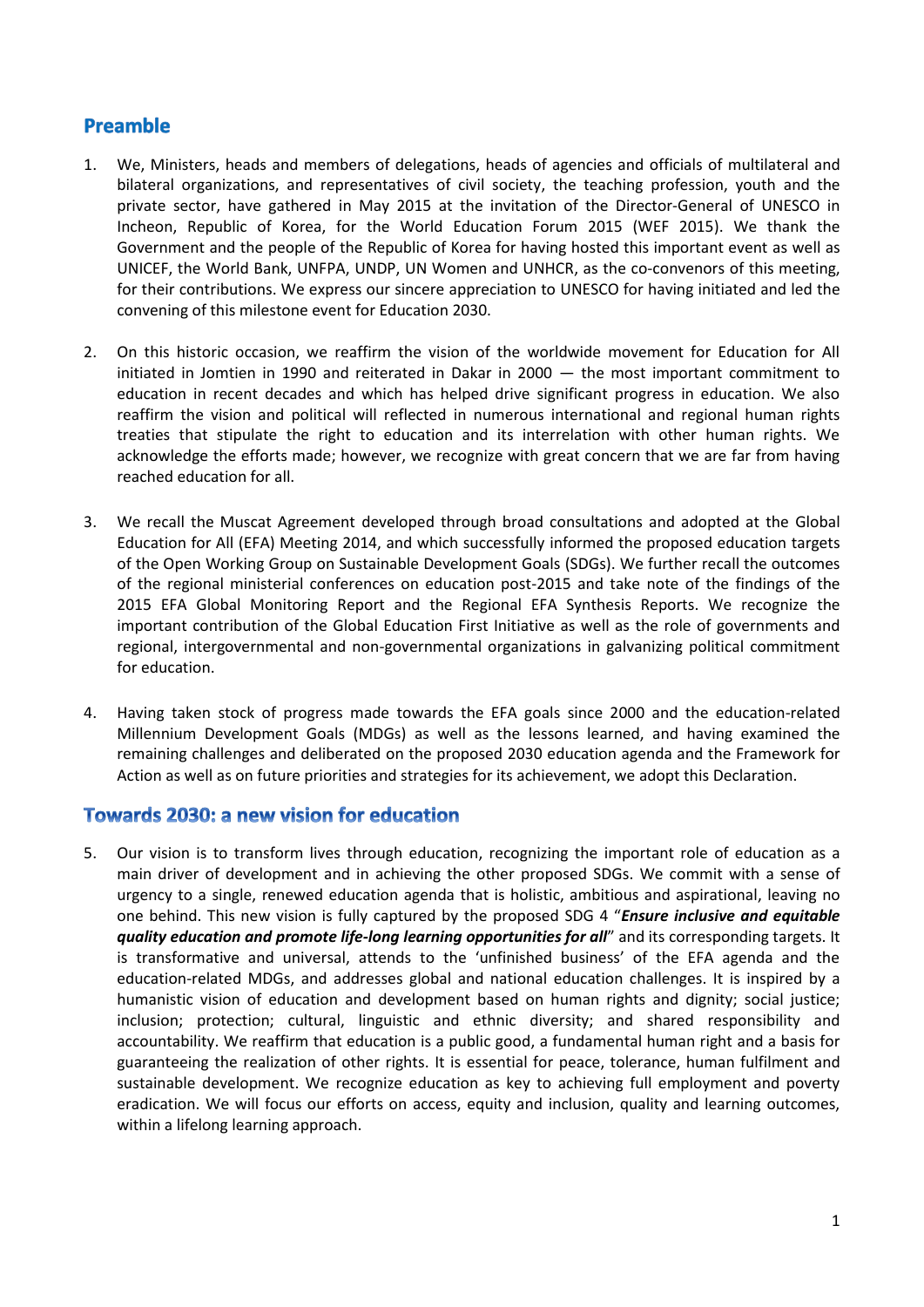- 6. Motivated by our significant achievements in expanding **access** to education over the last 15 years, we will ensure the provision of 12 years of free, publicly funded, equitable quality primary and secondary education, of which at least nine years are compulsory, leading to relevant learning outcomes. We also encourage the provision of at least one year of free and compulsory quality pre-primary education and that all children have access to quality early childhood development, care and education. We also commit to providing meaningful education and training opportunities for the large population of out-ofschool children and adolescents, who require immediate, targeted and sustained action ensuring that all children are in school and are learning.
- 7. **Inclusion and equity** in and through education is the cornerstone of a transformative education agenda, and we therefore commit to addressing all forms of exclusion and marginalization, disparities and inequalities in access, participation and learning outcomes. No education target should be considered met unless met by all. We therefore commit to making the necessary changes in education policies and focusing our efforts on the most disadvantaged, especially those with disabilities, to ensure that no one is left behind.
- 8. We recognize the importance of **gender equality** in achieving the right to education for all. We are therefore committed to supporting gender-sensitive policies, planning and learning environments; mainstreaming gender issues in teacher training and curricula; and eliminating gender-based discrimination and violence in schools.
- 9. We commit to **quality** education and to improving learning outcomes, which requires strengthening inputs, processes and evaluation of outcomes and mechanisms to measure progress. We will ensure that teachers and educators are empowered, adequately recruited, well-trained, professionally qualified, motivated and supported within well-resourced, efficient and effectively governed systems. Quality education fosters creativity and knowledge, and ensures the acquisition of the foundational skills of literacy and numeracy as well as analytical, problem-solving and other high-level cognitive, interpersonal and social skills. It also develops the skills, values and attitudes that enable citizens to lead healthy and fulfilled lives, make informed decisions, and respond to local and global challenges through education for sustainable development (ESD) and global citizenship education (GCED). In this regard, we strongly support the implementation of the Global Action Programme on ESD launched at the UNESCO World Conference on ESD in Aichi-Nagoya in 2014. We also stress the importance of human rights education and training in order to achieve the post-2015 sustainable development agenda.
- 10. We commit to promoting quality **lifelong learning opportunities** for all, in all settings and at all levels of education. This includes equitable and increased access to quality technical and vocational education and training and higher education and research, with due attention to quality assurance. In addition, the provision of flexible learning pathways, as well as the recognition, validation and accreditation of the knowledge, skills and competencies acquired through non-formal and informal education, is important. We further commit to ensuring that all youth and adults, especially girls and women, achieve relevant and recognized functional literacy and numeracy proficiency levels and acquire life skills, and that they are provided with adult learning, education and training opportunities. We are also committed to strengthening science, technology and innovation. Information and communication technologies (ICTs) must be harnessed to strengthen education systems, knowledge dissemination, information access, quality and effective learning, and more effective service provision.
- 11. Furthermore, we note with serious concern that, today, a large proportion of the world's out-of-school population lives in conflict-affected areas, and that crises, violence and attacks on education institutions, natural disasters and pandemics continue to disrupt education and development globally. We commit to developing more inclusive, responsive and resilient education systems to meet the needs of children, youth and adults in these contexts, including internally displaced persons and refugees. We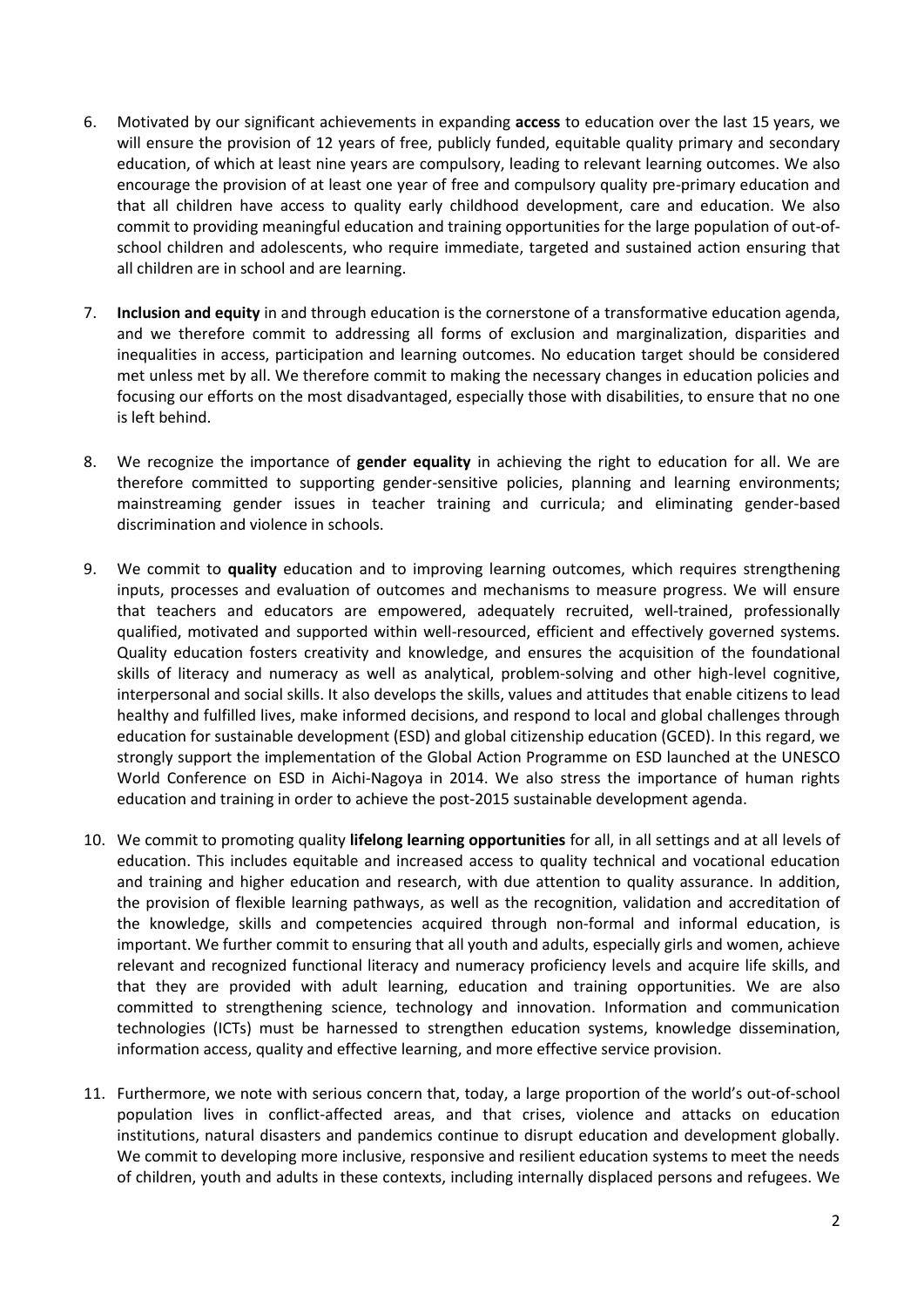highlight the need for education to be delivered in safe, supportive and secure learning environments free from violence. We recommend a sufficient crisis response, from emergency response through to recovery and rebuilding; better coordinated national, regional and global responses; and capacity development for comprehensive risk reduction and mitigation to ensure that education is maintained during situations of conflict, emergency, post-conflict and early recovery.

## **Implementing our common agenda**

- 12. We reaffirm that the fundamental responsibility for successfully implementing this agenda lies with governments. We are determined to establish legal and policy frameworks that promote accountability and transparency as well as participatory governance and coordinated partnerships at all levels and across sectors, and to uphold the right to participation of all stakeholders.
- 13. We call for strong global and regional collaboration, cooperation, coordination and monitoring of the implementation of the education agenda based on data collection, analysis and reporting at the country level, within the framework of regional entities, mechanisms and strategies.
- 14. We recognize that the success of the 2030 education agenda requires sound policies and planning as well as efficient implementation arrangements. It is also clear that the aspirations encompassed in the proposed SDG 4 cannot be realized without a significant and well-targeted increase in financing, particularly in those countries furthest from achieving quality education for all at all levels. We therefore are determined to increase public spending on education in accordance with country context, and urge adherence to the international and regional benchmarks of allocating efficiently at least 4 - 6% of Gross Domestic Product and/or at least 15 - 20% of total public expenditure to education.
- 15. Noting the importance of development cooperation in complementing investments by governments, we call upon developed countries, traditional and emerging donors, middle income countries and international financing mechanisms to increase funding to education and to support the implementation of the agenda according to countries' needs and priorities. We recognize that the fulfilment of all commitments related to official development assistance (ODA) is crucial, including the commitments by many developed countries to achieve the target of 0.7 per cent of gross national product (GNP) for ODA to developing countries. In accordance with their commitments, we urge those developed countries that have not yet done so to make additional concrete efforts towards the target of 0.7 per cent of GNP for ODA to developing countries. We also commit to increase our support to the least developed countries. We further recognize the importance of unlocking all potential resources to support the right to education. We recommend improving aid effectiveness through better coordination and harmonization, and prioritizing financing and aid to neglected sub-sectors and low income countries. We also recommend significantly increasing support for education in humanitarian and protracted crises. We welcome the Oslo Summit on Education for Development (July 2015) and call on the Financing for Development Conference in Addis Ababa to support the proposed SDG 4.
- 16. We call on the WEF 2015 co-convenors, and in particular UNESCO, as well as on all partners, to individually and collectively support countries in implementing the 2030 education agenda, by providing technical advice, national capacity development and financial support based on their respective mandates and comparative advantages, and building on complementarity. To this end, we entrust UNESCO, in consultation with Member States, the WEF 2015 co-convenors and other partners, to develop an appropriate global coordination mechanism. Recognizing the Global Partnership for Education as a multi-stakeholder financing platform for education to support the implementation of the agenda according to the needs and priorities of the countries, we recommend that it be part of this future global coordination mechanism.